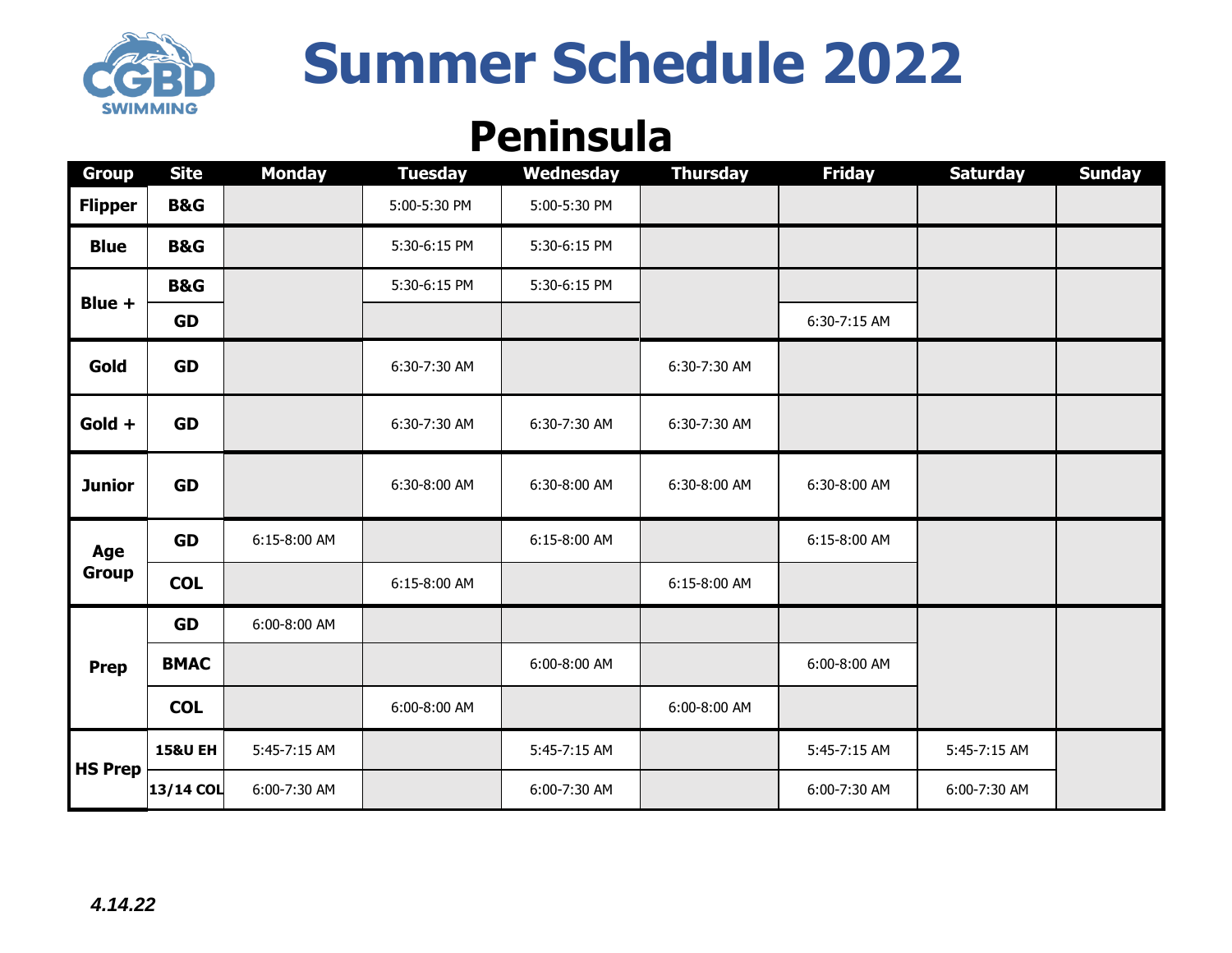## **Williamsburg**

| <b>Group</b>        | <b>Site</b> | <b>Monday</b> | <b>Tuesday</b> | Wednesday    | <b>Thursday</b> | <b>Friday</b> | <b>Saturday</b> | <b>Sunday</b> |
|---------------------|-------------|---------------|----------------|--------------|-----------------|---------------|-----------------|---------------|
| <b>Flipper</b>      | <b>JREC</b> |               | 5:30-6:00 PM   |              | 5:30-6:00 PM    |               |                 |               |
| <b>Blue</b>         | <b>JREC</b> |               | 5:30-6:15 PM   |              | 5:30-6:15 PM    |               |                 |               |
| Blue +              | <b>JREC</b> |               | 5:30-6:15 PM   | 5:30-6:15 PM | 5:30-6:15 PM    |               |                 |               |
| Gold                | <b>JREC</b> |               | 4:30-5:30 PM   |              | 4:30-5:30 PM    |               |                 |               |
| Gold +              | <b>JREC</b> |               | 4:30-5:30      | 4:30-5:30 PM | 4:30-5:30 PM    |               |                 |               |
| <b>Junior</b>       | <b>JREC</b> |               | 4:30-5:45 PM   | 4:30-5:45 PM | 4:30-5:45 PM    |               |                 |               |
|                     | <b>GD</b>   |               |                |              |                 | 6:30-8:00 AM  |                 |               |
| Age<br><b>Group</b> | <b>GD</b>   | 6:15-8:00 AM  |                |              |                 | 6:15-8:00 AM  |                 |               |
|                     | <b>JREC</b> |               | 4:30-6:00 PM   | 4:30-6:00 PM | 4:30-6:00 PM    |               |                 |               |
| <b>Prep</b>         | <b>BMAC</b> |               |                | 6:00-8:00 AM |                 | 6:00-8:00 AM  |                 |               |
|                     | <b>JREC</b> |               | 4:30-6:15 pm   |              | 4:30-6:15 pm    |               |                 |               |
|                     | <b>GD</b>   | 6:00-8:00 AM  |                |              |                 |               |                 |               |
| <b>HS Prep</b>      | <b>JREC</b> |               | 4:30-6:00 PM   | 4:30-6:00 pm | 4:30-6:00 pm    |               | 6:00-7:30 @ COL |               |